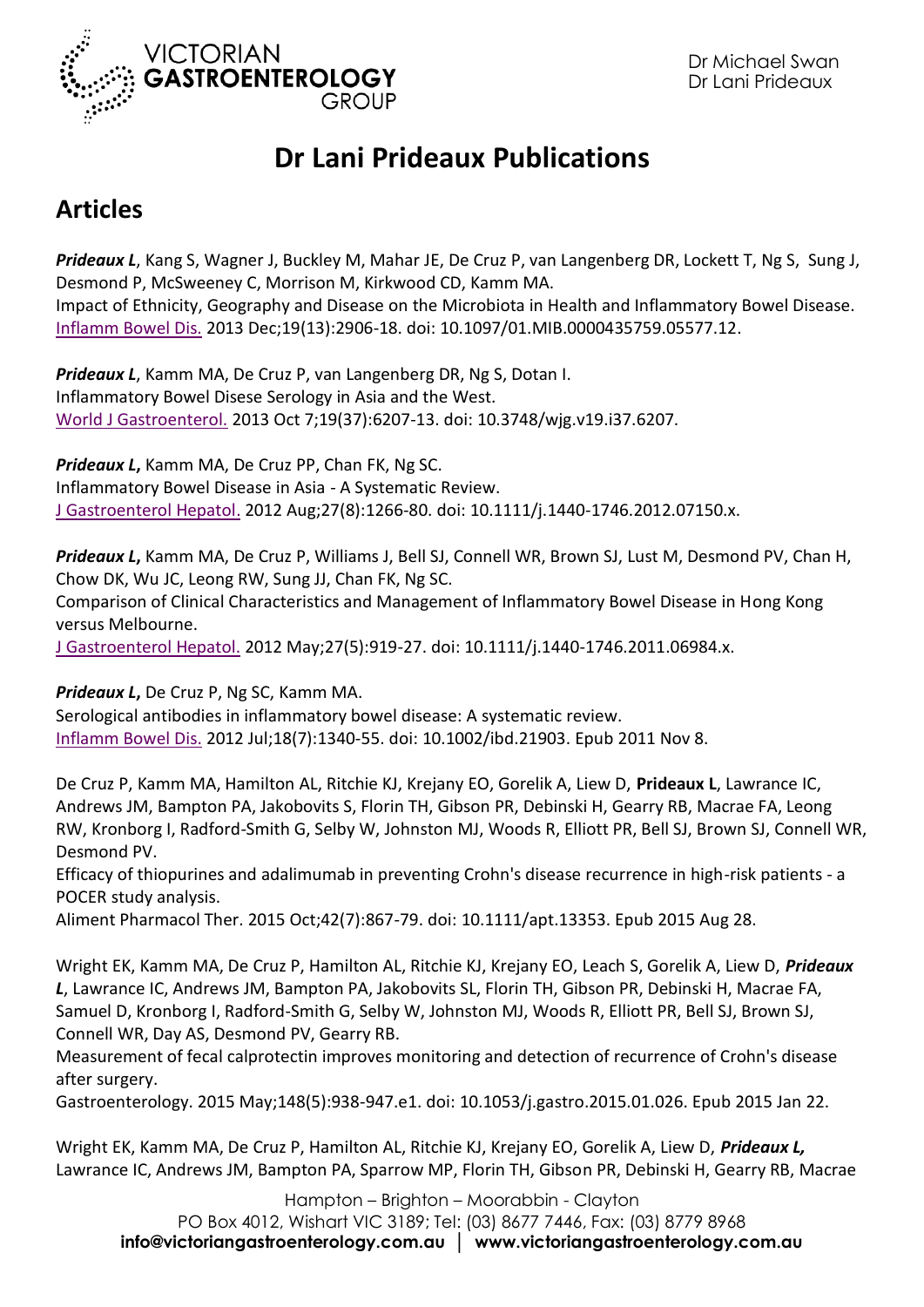

FA, Leong RW, Kronborg I, Radford-Smith G, Selby W, Johnston MJ, Woods R, Elliott PR, Bell SJ, Brown SJ, Connell WR, Desmond PV.

Effect of intestinal resection on quality of life in Crohn's disease.

J Crohns Colitis. 2015 Jun;9(6):452-62. doi: 10.1093/ecco-jcc/jjv058. Epub 2015 Apr 8.

De Cruz P, Kang S, Wagner J, Buckley M, Sim WH, *Prideaux L*, Lockett T, McSweeney C, Morrison M, Kirkwood CD, Kamm MA.

Association between specific mucosa-associated microbiota in Crohn's disease at the time of resection and subsequent disease recurrence: a pilot study.

J Gastroenterol Hepatol. 2015 Feb;30(2):268-78. doi: 10.1111/jgh.12694.

De Cruz P, Kamm MA, Hamilton AL, Ritchie KJ, Krejany EO, Gorelik A, Liew D, *Prideaux L*, Lawrance IC, Andrews JM, Bampton PA, Sparrow M, Florin T, Gibson PR, Debinski H, Gearry RB, Macrae FA, Leond RW, Kronborg I, Radford-Smith G, Selby W, Johnston MJ, Woods R, Elliott PR, Bell SJ, Connell WR, Desmond PV. Crohn's Disease Management After Intestinal Resection: A Randomised Trial. Lancet. 2015 Apr 11;385(9976):1406-17. doi: 10.1016/S0140-6736(14)61908-5. Epub 2014 Dec 24.

De Cruz P\*, *Prideaux L\*,* Wagner J, Ng SC, McSweeney C, Kirkwood C, Morrison M, Kamm MA. Characterization of the gastrointestinal microbiota in health and inflammatory bowel disease. [Inflamm Bowel Dis.](http://www.ncbi.nlm.nih.gov/pubmed/21604329) 2012 Feb;18(2):372-90. doi: 10.1002/ibd.21751. Epub 2011 May 20. *\*Joint first authors*

De Cruz P, Bernardi MP, Kamm MA, Allen P, *Prideaux L***,** Williams J, Johnston M, Keck J, Brouwer R, Heriot A, Woods R, Brown S, Bell S, Elliott R, Connell W, Desmond PV. Post-Operative Recurrence of Crohn's Disease: Impact of Endoscopic Monitoring and Treatment Step-Up. [Colorectal Dis.](http://www.ncbi.nlm.nih.gov/pubmed/?term=De+Cruz+P%2C+Bernardi+MP%2C+Kamm+MA%2C+Allen+P%2C+Prideaux+L%2C+Williams+J%2C+Johnston+M%2C+Keck+J%2C+Brouwer+R%2C+Heriot+A%2C+Woods+R%2C+Brown+S%2C+Bell+S%2C+Elliott+R%2C+Connell+W%2C+Desmond+PV.++Post-Operative+Recurrence+of+Crohn%27s+Disease%3A+Impact+of+Endoscopic+Monitoring+and+Treatment+Step-Up.++Colorectal+Dis.+2012+Jul+3.+2013+Feb%3B15(2)%3A187-97) 2013 Feb;15(2):187-97. doi: 10.1111/j.1463-1318.2012.03168.x.

De Cruz P, Kamm MA, *Prideaux L***,** Allen PB, Moore G. Mucosal healing in Crohn's disease: A systematic review. [Inflamm Bowel Dis.](http://www.ncbi.nlm.nih.gov/pubmed/?term=De+Cruz+P%2C+Kamm+MA%2C+Prideaux+L%2C+Allen+PB%2C+Moore+G.++Mucosal+healing+in+Crohn%27s+disease%3A+A+systematic+review.++Inflamm+Bowel+Dis.+2013+Feb%3B19(2)%3A429-44.) 2013 Feb;19(2):429-44. doi: 10.1002/ibd.22977.

De Cruz P, Kamm MA, *Prideaux L,* Allen PB, Desmond PV. Postoperative recurrent luminal Crohn's Disease: A systematic review. [Inflamm Bowel Dis.](http://www.ncbi.nlm.nih.gov/pubmed/?term=De+Cruz+P%2C+Kamm+MA%2C+Prideaux+L%2C+Allen+PB%2C+Desmond+PV.+Postoperative+recurrent+luminal+Crohn%27s+Disease%3A+A+systematic+review.++Inflamm+Bowel+Dis.+2012+Apr%3B18(4)%3A758-77.) 2012 Apr;18(4):758-77. doi: 10.1002/ibd.21825. Epub 2011 Aug 9.

Le ST, Lee SS, *Prideaux L***,** Block AA, Moore GT.

Primary cytomegalovirus ileitis complicated by massive gastrointestinal haemorrhage in a patient with steroid refractory Crohn's disease.

[Intern Med J.](http://www.ncbi.nlm.nih.gov/pubmed/?term=Le+ST%2C+Primary+cytomegalovirus+ileitis+complicated+by+massive+gastrointestinal+haemorrhage+in+a+patient+with+steroid+refractory+Crohn%27s+disease.+Intern+Med) 2010 Nov;40(11):788-91. doi: 10.1111/j.1445-5994.2010.02346.x.

## **Conference Abstracts**

Hamilton AL, Kamm MA, Selvaraj F, Princen F, De Cruz P, Wright EK, Ritchie KJ, Krejany EO, Gorelik A, Liew D, *Prideaux L,* Lawrance IC, Andrews JM, Bampton PA, Sparrow M, Florin TH, Gibson PR, Debinski H, Gearry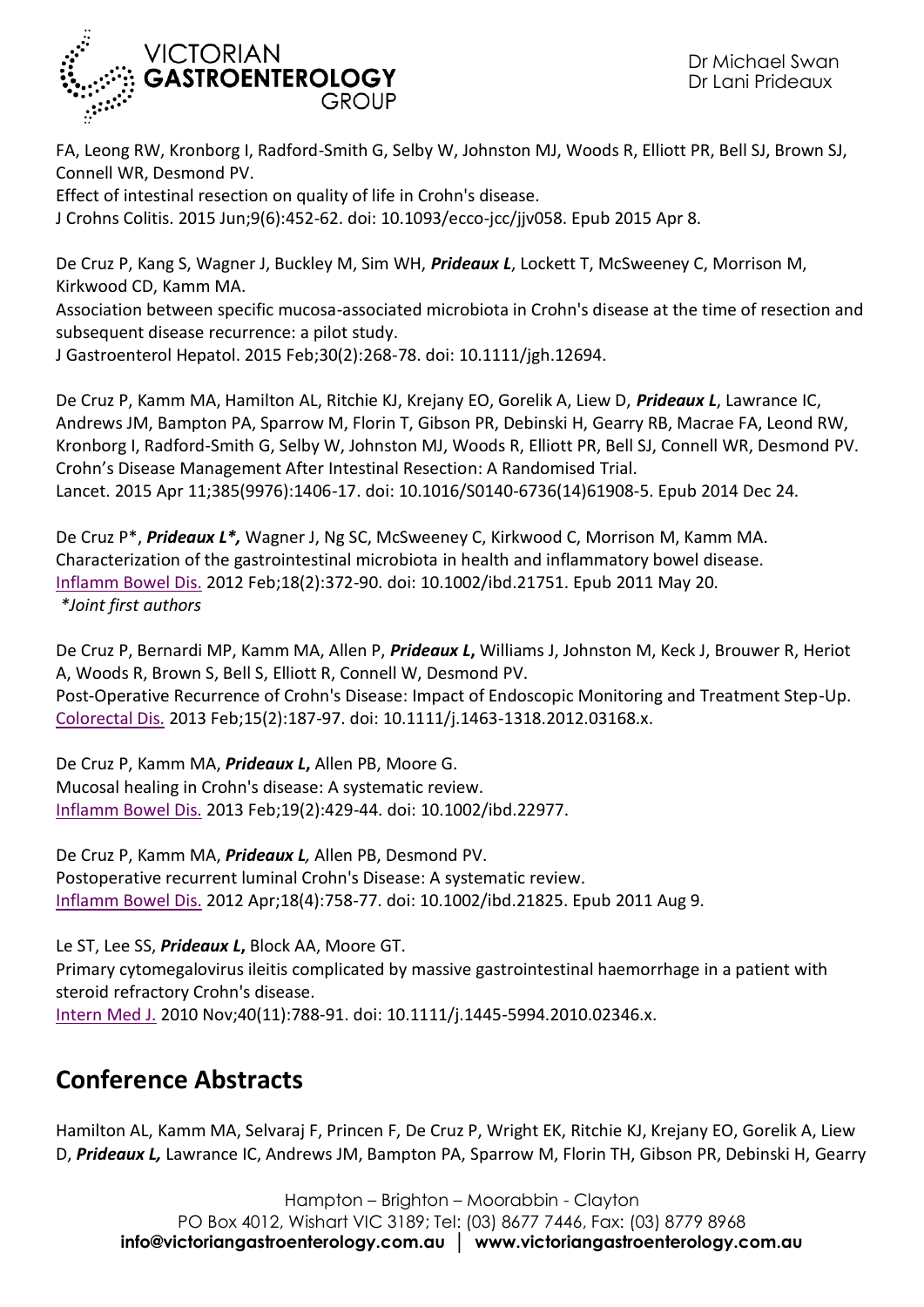

RB, Macrae FA, Leung R, Kronborg I, Radford-Smith G, Selby W, Johnston MJ, Woods R, Elliott PR, Bell SJ, Brown SJ, Connell WR, Desmond PV, Singh S.

Serological Antibodies for the Prediction of Post-Operative Recurrent Crohn's Disease Results From the POCER Study

Gastroenterology. 2015, April:148(4), S-116.

Wright EK, Kamm MA, Selvaraj F, Princen F, De Cruz P, Hamilton AL, Ritchie KJ, Krejany EO, Gorelik A, Liew D, *Prideaux L,* Lawrance IC, Andrews JM, Bampton PA, Jakobovits S, Florin TH, Gibson PR, Debinski H, Gearry RB, Macrae FA, Samuel D, Kronborg I, Radford-Smith G, Selby W, Johnston MJ, Woods R, Elliott PR, Bell SJ, Brown SJ, Connell WR, Desmond PV, Singh S.

Preventing Crohn's Disease Recurrence After Resection With Adalimumab: Role of Drug and Anti-Drug Antibody Levels

Gastroenterology. 2015, April:148(4), S-849.

Hamilton AL, Kamm MA, Selvaraj F, Princen F, De Cruz P, Wright EK, Ritchie KJ, Krejany EO, Gorelik A, Liew D, *Prideaux L,* Lawrance IC, Andrews JM, Bampton PA, Sparrow M, Florin TH, Gibson PR, Debinski H, Gearry RB, Macrae FA, Leung R, Kronborg I, Radford-Smith G, Selby W, Johnston MJ, Woods R, Elliott PR, Bell SJ, Brown SJ, Connell WR, Desmond PV, Singh S.

Need for Recurrent Resection and Complex Phenotype Are Associated With a Specific Antibody Signature in Crohn's Disease Patients Undergoing Resection; Smoking Is Not Associated With Prevalent Antibodies; Prognostic and Mechanistic Implications

Gastroenterology. 2015, April:148(4), S-238-S-239.

Wright EK, Kamm MA, De Cruz P, Princen F, Selvaraj F, Wagner J, Teo SM, Hamilton AL, Ritchie KJ, Krejany EO, Gorelik A, Liew D, *Prideaux L,* Lawrance IC, Andrews JM, Bampton PA, Jakobovits S, Florin TH, Gibson PR, Debinski H, Macrae FA, Samuel D, Kronborg I, Radford-Smith G, Gearry RB, Selby W, Johnston MJ, Woods R, Elliott PR, Bell SJ, Brown SJ, Connell WR, Desmond PV, Singh S, Inouye M, Kirkwood CD. What causes post-operative Crohn's disease recurrence? Evaluation of gut microbiota, anti-TNF nonresponse and smoking

J Gastroenterol Hepatol 2015: 30(Suppl. 3).

Wright EK, De Cruz P, Kamm MA, Hamilton AL, Ritchie KJ, Krejany EO, Gorelik A, Liew D, *Prideaux L,* Lawrance IC, Andrews JM, Bampton PA, Jakobovits S, Florin TH, Gibson PR, Debinski H, Day AS, Gearry RB, Macrae FA, Samuel D, Leong RW, Kronborg I, Radford-Smith G, Selby W, Johnston MJ, Woods R, Elliott PR, Bell SJ, Brown SJ, Connell WR, Desmond PV.

Intestinal Resection in Crohn's Disease Is Associated With Significant and Durable Improvement in Health Related Quality of Life Although to a Lesser Extent in Women and Smokers. Results From the POCER Study. Gastroenterology. 2014, May:146(5), S-435

Wright EK, De Cruz P, Kamm MA, Hamilton AL, Ritchie KJ, Krejany EO, Leach ST, Keenan JI, Gorelik A, Liew D, *Prideaux L,* Lawrance IC, Andrews JM, Bampton PA, Sparrow M, Florin TH, Gibson PR, Debinski H, Macrae FA, Leong RW, Kronborg I, Radford-Smith G, Selby W, Johnston MJ, Woods R, Elliott PR, Bell SJ, Brown SJ, Connell WR, Day AS, Gearry RB, Desmond PV.

Faecal Calprotectin Is Superior to Faecal Lactoferrin and S100A12 As a Surrogate Marker for Post-Operative Crohn's Disease Endoscopic Recurrence. Prospective Longitudinal Endoscopic Validation. Results From the POCER Study.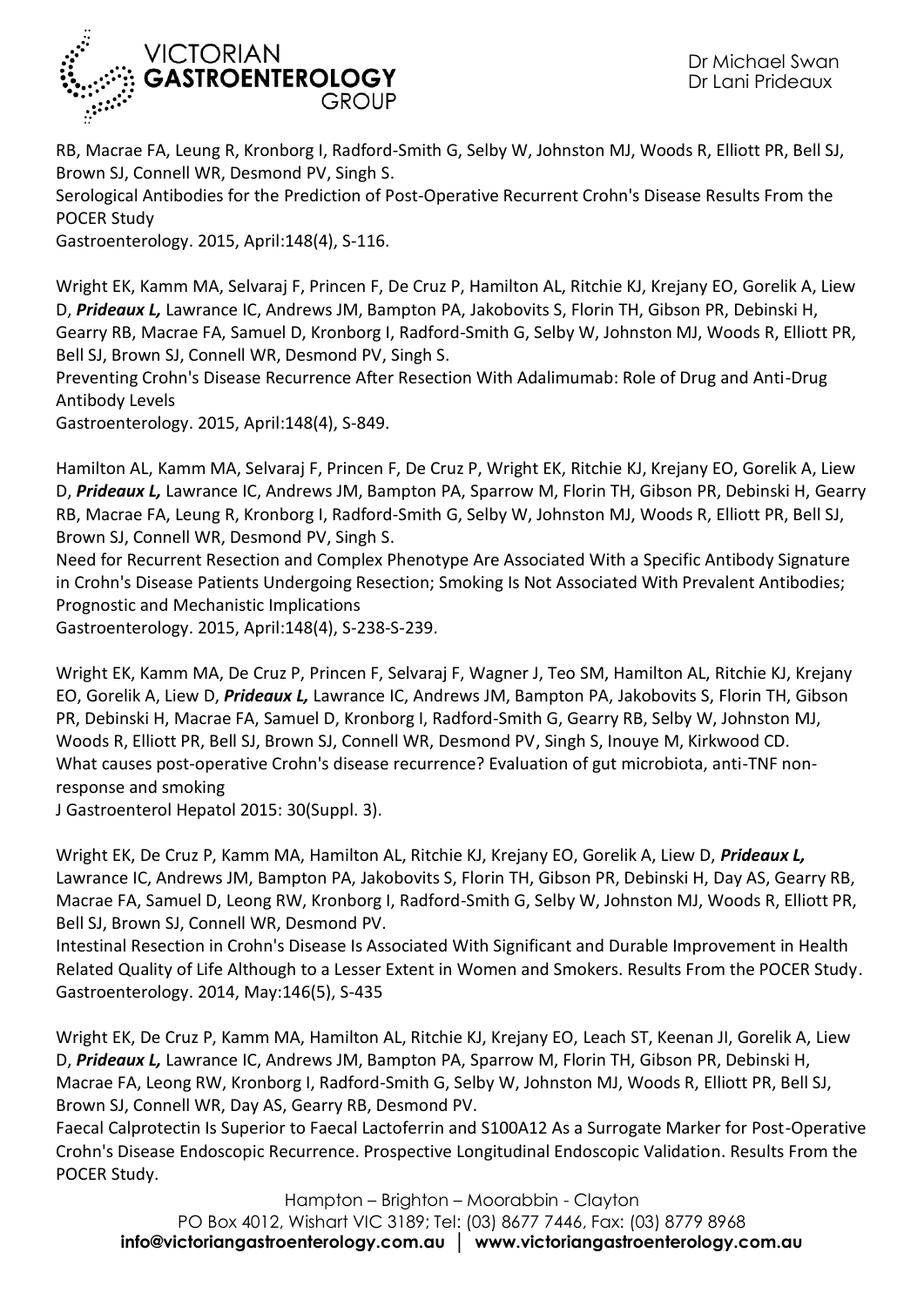

Gastroenterology. 2014, May:146(5), S-174.

De Cruz P, Kamm MA, Hamilton AL, Ritchie KJ, Krejany S, Gorelik A, Liew D, *Prideaux L*, Lawrance IC, Andrews JM, Bampton PA, Sparrow M, Florin TH, Gibson PR, Debinski H, Gearry RB, Macrae FA, Leong RW, Kronborg I, Radford-Smith G, Selby W, Johnston MJ, Woods R, Elliott PR, Bell S, Brown SJ, Connell W, Desmond P.

Optimising post-operative Crohn's disease management: best drug therapy alone versus colonoscopic monitoring with treatment step-up. The POCER study. Gastroenterology 2013, May:144(5), S-164.

*Prideaux L*, Sim WH, Wagner J, De Cruz P, Ng SC, Sung JJ, Kirkwood CD, Kamm MA. The Microbiota in Crohn's Disease and Health - is it the Same in the East and West? The Effects of Geography, Ethnicity and Disease on Microbiota. Gastroenterology 2012, 142(5), Supp 1, Page S-675.

De Cruz P, Kamm MA, Hamilton AL, Ritchie KJ, Gorelik A, Liew D, *Prideaux L*, Lawrance IC, Andrews JM, Bampton PA, Sparrow M, Jakobovits S, Florin TH, Gibson PR, Debinski H, Gearry RB, Macrae FA, Leong RW, Kronborg I, Connor SJ, Radford-Smith G, Selby W, Johnston MJ, Woods R, Keck J, Brouwer R, Connell W, Brown SJ, Bell S, Lust M, Elliott R, Desmond P.

Adalimumab Prevents Post-Operative Crohn's Disease Recurrence, and is Superior to Thiopurines: Early Results From the POCER Study.

Gastroenterology 2012, 142(5), Supp 1, Page S-212.

De Cruz P, Kamm MA, Hamilton AL, Ritchie KJ, Gorelik A, Liew D, *Prideaux L*, Lawrance IC, Andrews JM, Bampton PA, Sparrow M, Jakobovits S, Florin TH, Gibson PR, Debinski H, Gearry RB, Macrae FA, Leong RW, Kronborg I, Connor SJ, Radford-Smith G, Selby W, Johnston MJ, Woods R, Keck J, Brouwer R, Connell W, Brown SJ, Bell S, Lust M, Elliott R, Desmond P.

Clinical Risk Stratification Predicts Development of Endoscopic Recurrence After Crohn's Disease Surgery: Early Results From the POCER Study.

Gastroenterology 2012, 142(5), Supp 1, Page S-568.

*Prideaux L,* Ng SC, Kamm MA, De Cruz P, Bell S, Connell W, Brown SJ, Lust M, Bruce AS, Chan H, Chow DK, Sung JJ, Chan FKL, Xia B, Desmond P.

Crohn's Disease Phenotype at Diagnosis is More Severe in the East (China) than the West (Australia) and is Managed Differently.

Gastroenterology 2011, 140(5), Supp 1, Page S-788.

*Prideaux L,* Ng SC, Kamm MA, De Cruz P, Bell S, Connell W, Brown SJ, Lust M, Teng JH, Chan H, Chow DK, Sung JJ, Chan FKL, Xia B, Desmond P.

Ulcerative Colitis at Diagnosis is More Extensive Anatomically in the East (China) than the West (Australia) and is Managed Differently.

Gastroenterology 2011, 140(5), Supp 1, Page S-790-S791.

De Cruz P, Kamm MA, Hamilton AL, Ritchie KJ, *Prideaux L*, Lawrance IC, Bampton PA, Andrews JM, Sparrow M, Jakobovits S, Gibson PR, Connell W, Brown SJ, Bell S, Elliott R, Desmond P.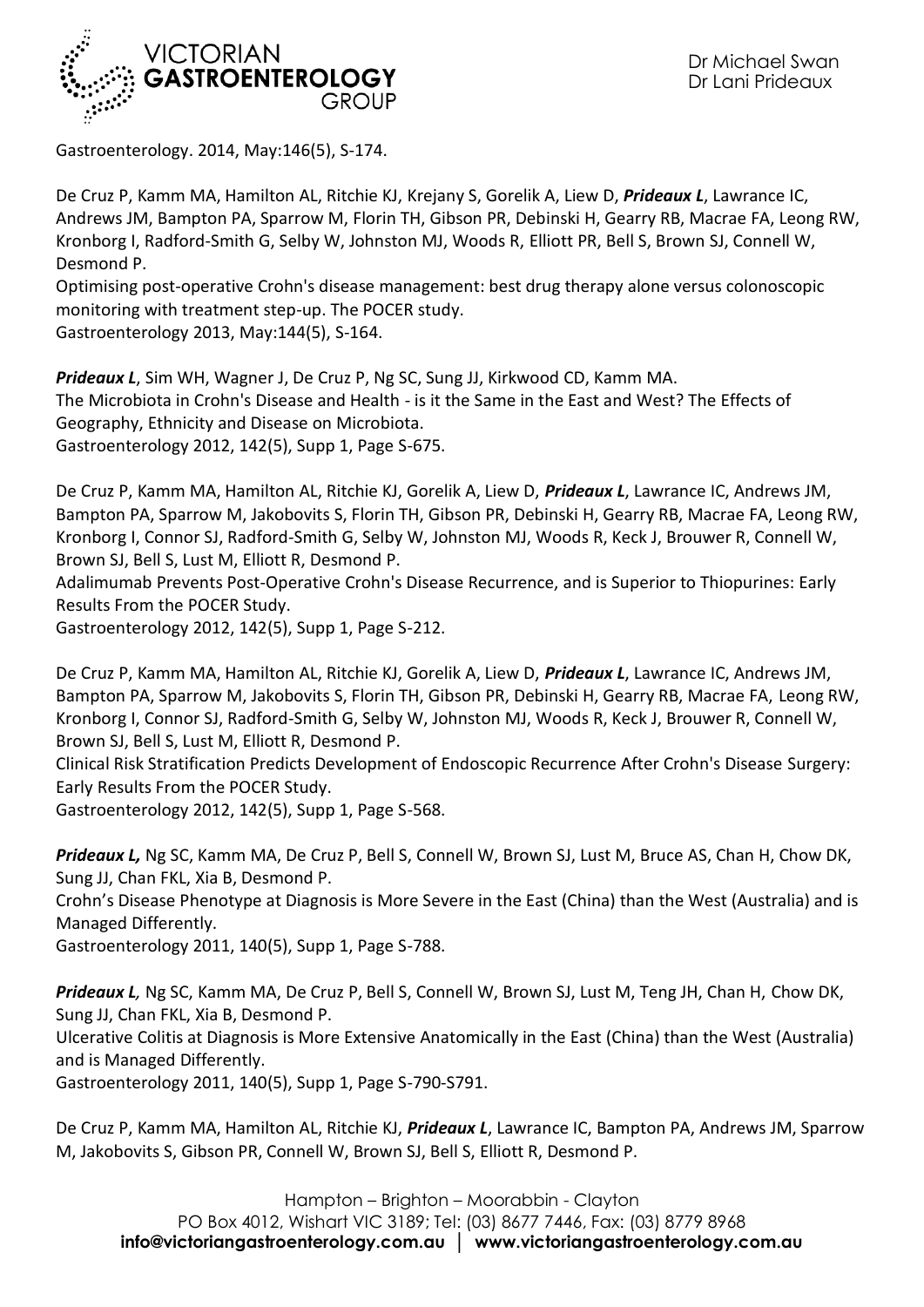

Prospective Evaluation of Early Post-Operative Crohn's Recurrence in the Presence of Optimal Drug Therapy – Is Endoscopic Evaluation Worthwhile? Gastroenterology 2011, 140(5), Supp 1, Page S-786.

De Cruz P, Bernardi M, Allen PB, *Prideaux L*, Johnston MJ, Heriot A, Keck J, Brouwer R, Woods R, Brown SJ, Bell S, Elliott R, Connell W, Desmond P, Kamm MA.

Post-Operative Crohn's Disease Recurrence: Impact of Endoscopic Monitoring and Treatment Step-up on Outcome.

Gastroenterology 2011, 140(5), Supp 1, Page S-782.

De Cruz P, Wagner J, *Prideaux L*, Kirkwood C, Kamm MA.

Prospective Evaluation of the Mucosa-Associated Microbiota using 454 Pyrosequencing at Crohn's Surgery and 6 Months Later Reveals Loss of Diversity and Specific Phyla Changes Associated with Disease Recurrence.

Gastroenterology 2011, 140(5), Supp 1, Page S-327.

De Cruz P, Kang, S, *Prideaux L,* McSweeney C, Morrison M, Kamm MA. Prospective Evaluation of the Mucosa-Associated Microbiota after "Curative" Crohn's Resection Reveals Incomplete Return to "Normal" and Association of Bacteroides with Protection from Disease Recurrence. Gastroenterology 2011, 140(5), Supp 1, Page S-327.

*Prideaux L,* Lim LY, De Cruz P, Allen PB, Elliott PR, Brown SJ, Kamm MA, Bell SJ, Connell W. Rescue therapy with infliximab for inpatients with severe corticosteroid refractory ulcerative colitis. J Gastroenterol Hepatol 2009: 24(Suppl. 2): A317.

*Prideaux L,* Bell SJ. Outcome of ano/rectovaginal fistulae from Inflammatory Bowel Disease in a tertiary centre. J Gastroenterol Hepatol 2009: 24(Suppl. 2): A316.

De Cruz P, Raftopoulos SC, Burgell R, Rosenbaum J, Rode A, Leung C, *Prideaux L***,** Allen PB, Lim LY, Catto-Smith A, Bell SJ, Hebbard GS.

Gastroenterology advanced training in Australia- a persepective from the coal-face. J Gastroenterol Hepatol 2009: 24(Suppl. 2): A228.

De Cruz P, Bernardi MP, Allen PB, Liew D, *Prideaux L,* Johnston M, Keck J, Woods R, Heriot AG, Brouwer R, Brown S, Bell SJ, Elliott R, Connell W, Desmond PV, Kamm MA.

Endoscopic clinical and surgical recurrence rates of Crohn's disease post ileo-colic resection in a tertiary centre.

J Gastroenterol Hepatol 2009: 24(Suppl. 2): A313.

Lim LY, Allen BD, De Cruz P, Allen PB, *Prideaux L,* Bell SJ, Desmond PV, Chen RY. Endoscopic ultrasoundguided fine needle aspiration for the diagnosis of sarcoidosis in two tertiary referral centres. J Gastroenterol Hepatol 2009: 24(Suppl. 2): A260.

*Prideaux L***,** Mitchell J, Pianko N, Sievert W, Peters M, Cohen E, Pianko S.